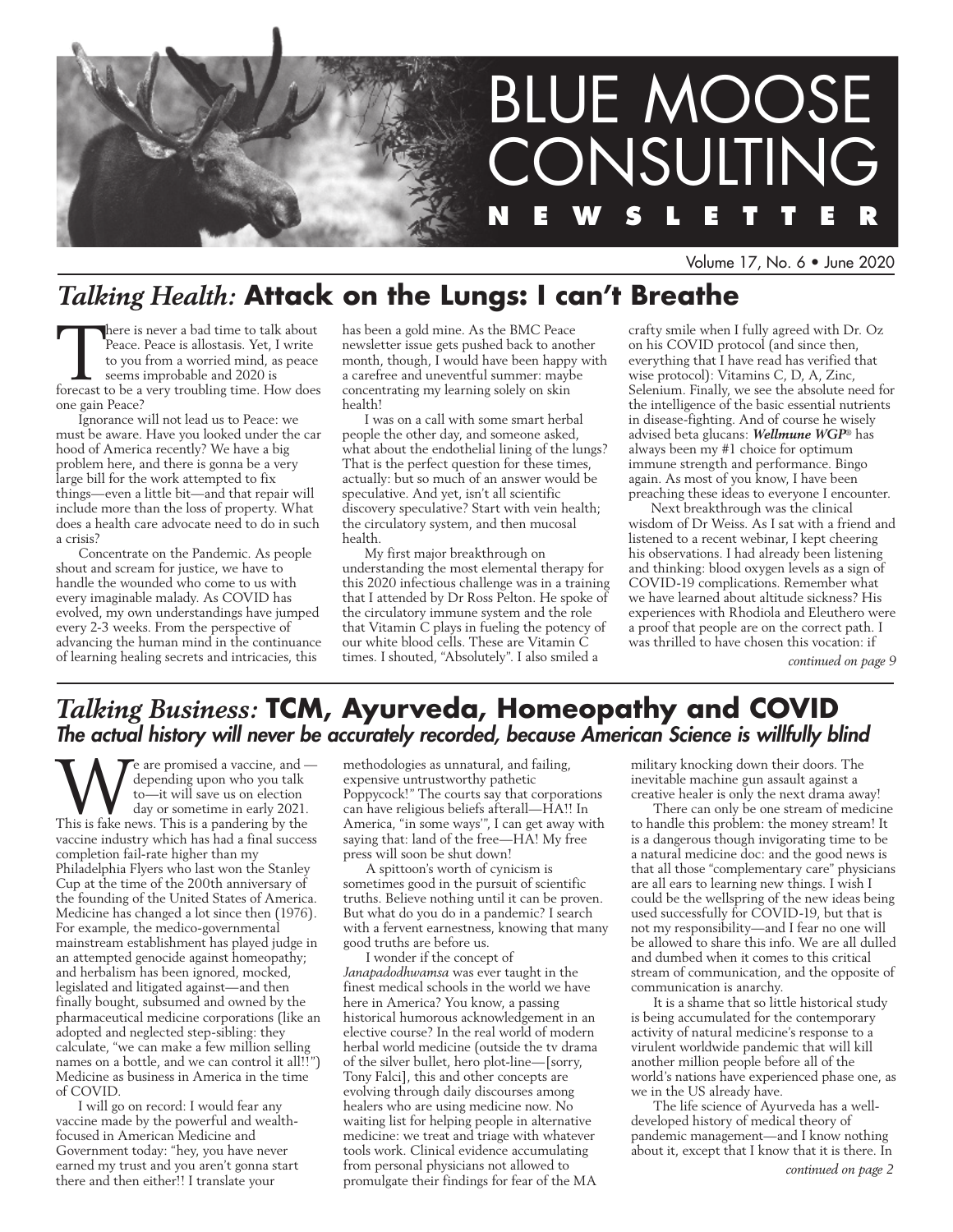### **TCM, Ayurveda, Homeopathy and COVID** *continued from page 1*

Ayurveda, this is another challenge where the health management tools have been honed over thousands of years of viruses and pandemics. Nothing to learn here!!?!

Here, in the land of the healthiest people ever in human history, white coats are tossing pharmaceutical drugs into blenders in the great race for the unproven, billion-dollar score. One company was given \$1 billion by our President just by whispering in his ear: we have chosen the wrong vocation, obviously!! Drug ear whisperer is where the big cash is! One billion for "the promise of a bridge". No model, no reason for proof—actually, they exchange the resolute promise that it may not work as we fork the money over. Ayurveda, TCM, Homeopathy all look on—outside the locked gates—and pout. What is wrong with America? Even the spiritualists have to frown: money-driven medicine has almost never succeeded. Bring me some optimism, Michael…..

Ayurveda is exploring Rasayanas, a supportive and understood set of natural herbals, as a humancentric approach to prevention and stabilization. For this conversation, I don't recommend you go down the pathways of research on the use of the Panchakarma (a complete 21-day purification therapy), because the complete diagnosis and treatment involves cleansing, kharma and identifying the deep-rooted causes that lead some to survive COVID, and others to succumb and die. Intense, guided cleansing will work—but most people are not ready for that now. Homeopathy as a proven natural and safe system of medicine also succeeds when a more individualized diagnosis and prescription is utilized. Note, though, that the Rasayana herb Ashwagandha (*Withania somnifera L.*) is being embraced in India as a known, trustworthy and absolutely beneficial option for all the many initial phases of treatment. Add it to the foundational necessities.

It is also interesting to note the actual facts about the role that TCM had in the responses in China to their initial handling of the massive outbreaks of COVID in Hubei Province in the beginning of this year. First, we must be aware that the information between the US and China is hatfield-mccoy level unreliable. Always a good place to be in a pandemic: honest communication. It is believed that the Chinese Government freely allowed Traditional Chinese Medicine (TCM) to explore solutions at the same time that their western medicines were searching for treatments. TCM was officially included in the Chinese Guidelines on Diagnosis and Treatment of COVID-19 (National Health Commission of the People's Republic of China. "Guideline on Diagnosis and Treatment of COVID-19 (trial 6th edition) 2020]. Other known facts: (1) "during the peaks days of the epidemic, over 3,100 TCM related workforce had been deployed to Hubei Province": and (2) "specific TCM wards were set up, and designated hospitals were established which had used a variety of Chinese medicines utilizing their own principle of syndrome differentiation in

conjunction with treatment employing western medicine." (www.ncbi.nlm.nih.gov/ pmc/articles/PMC7177084). And we generally ignore their approach in a haughty if not racial way. See no medicine, hear no medicine, speak no "alternative" medicine. Open the checkbook!

And finally, the advanced and successful safe system of medicine known as Homeopathy.

Historically, homeopathic remedies have been known to be highly successful in epidemics and pandemics. New York City had a lower death rate than many other areas of the country during the 1918 Flu Pandemic because they has so many homeopathic hospitals in the city at that time (and that modality rejected the use of aspirin for fevers, which proved to be brilliant advice for the scourge of that virus invasion). Is that ringing in my ears, or am I still screaming "Chloroquine" in my nightmares?

The FDA has proven very effective in one aspect of their handling this health crisis, and that is muzzling the conversation in any quadrant for anyone saying the words COVID-19 and Homeopathy in the same sentence: I wonder which address they will send my warning letter to: "unapproved and misbranded products related to Coronavirus Disease 2019" (tell that to the President!)

When the Indian governments' Ministry of AYUSH released a health advisory on January 28, 2020 that included the prophylactic use of homeopathy (an illegality

*continued on page 6*

### **BACK IN STOCK Just in Time**

RevUP Wellness™ DEFENSE. A perfectlyframed combination of natural antioxidants, and the exclusive Abigenol® European Silver Fir (Abies alba) bark extract, and the clinically-proven Wellmune® WGP beta glucans. Daily support for a healthy immune system and circulatory system during year-round seasonal challenges and travel stress. Beyond prevention, Wellmune® and Abigenol® have demonstrated improvement in overall physical health (in situations of moderate stress). Together, they are a trusted combination. A Targeted Approach to Wellness.

As the lead educator at BMC, I never tire of telling people that the best products for total body immune potentiation are the recognized, studied beta glucans and polysaccharides. A natural safe and effective way to prime the immune system!!! Make the Immune System aware!

### **IT'S A GREAT TIME TO GET HEALTHIER**

Forget the current Drama du jour (and who knows where we will be when this get printed or you read it), many in this readership have a major concern that is scaring them (forget hair thinning and falling out, and brittle nails for a moment) and that is gum and teeth health as we age. TV tells us that ivory white teeth is the primary objective of life, but older people at some point become aware that adult teeth are a one-time item.

It never dawned on me what was probably going through my Father's mind as I remember him being fascinated with a few of his front teeth as I watched him in retirement in his early 70s. I also remember how much effort we had to invent to convince my Mom that she definitely needed new modern false gum-screwed teeth as she started to have eating problems in her early 80s.

If ya live that long: this may be a dilemma for you one day too: and as my Mother used to say to me – you'll regret it one day if you don't take care of your teeth now.

To be clear, we have two issues here- Gums and Teeth – like cardio and vascular. And that comparison could not be more perfect, because if the heart is weak, the gums are weak.

Let's all take better care of our teeth and gums this decade. Yes, carry this wonderful product; cross-merchandise in your oral health section – but more importantly, give this product a try - at any age- and see if this is not indeed something much better than the stuff offered elsewhere.

**Newton Homeopathics TEETH~GUMS** ( 1 oz. liquid or pellets) as 6 drops or pellets 2-4 daily is pretty simple. Formulated for associated symptoms including mouth sores, bad breath, toothache, inflammation and gum sensitivity.

### I would make the purchase after reading these Testimonials:

*"I take this daily as it controls mild pain and sensitivity in teeth and gums. I have a crown that could be uncomfortable without this."* — Barbara, SC (2017)

 *^ "It is great for mouth, gums and teeth. Ive tried many things. It can help in 1 day or it may take a little longer. Thank you! Ive used it for several years."* — Donna, TN (2015)

### **Teeth~Gums: OTHER considerations:**

• **Glutathione-** people with gum disease have low levels of glutathione and people with high glutathione levels usually express healthy gums.

• **Probiotics** – this product is sensational. HealthAID® America Oral ProBIO™ chewables, [www.healthaidamerica.com/oralprobiotm-2billion.html] with BLIS-K12® and BLIS M18™ Probiotics. Non-negotiable, category essential!

**• Superfoods** - "pomegranate juice is effective against dental plaque microorganisms decreasing the CFU by 32%. ... Pomegranates contain polyphenols, tannins, ellagic acid and anthocyanins. These compounds are powerful antioxidants' [www.ncbi.nlm.nih.gov/pmc/articles/PMC3530267/]

### **• Herb Pharm-quality! Herb Pharm® Gum Guardian™ herbal mouthwash** Benefit: Herbal Mouthwash for Mouth & Gums

**Ingredients:** Proprietary extract blend: Spilanthes flowering whole plant, Thyme leaf & flower, Cranberry fruit, Cinnamon bark\*, Myrrh oleo-gum-resin, Clove flower bud, Peppermint essential oil. Suggested Use: Shake well before using. Mix a dropperful in 2 ounces of water and rinse mouth thoroughly after brushing and flossing teeth.

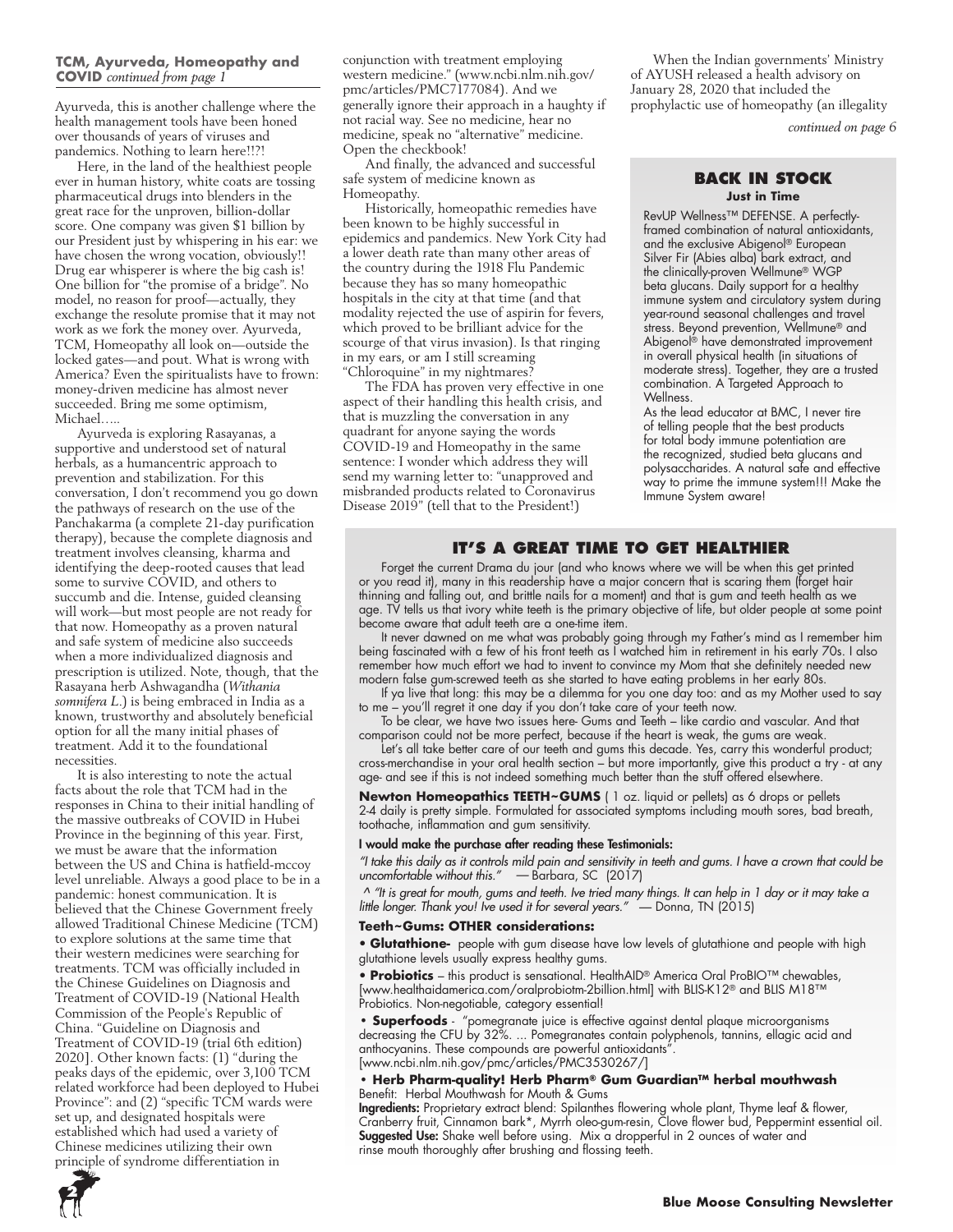

Nurturing Naturally Since 1987

### **JUNE 2020 Promotions 20% OFF Discount select OTC formulas**

 $\sim$  Liquid or Pellet complexes listed below^ (Qty. 4+ per SKU)^

~ shelf tags announcing the sale included with your order

#### • **Ear Wax Build-Up • Muscle Ease • Prostate • Swimmer's Friend**

### **JUNE 2020 Promo Items:**

*^ Ear Wax –* for associated symptoms such as dryness, itching, hearing difficulties & excess wax accumulation. (N072) 1 oz liq.

testimonial: "I would visit the ear doctor twice a year to have my ears cleaned out. I have had no problems since I use this product"

*^ Muscle Ease –* for associated symptoms such as bruising, pain, soreness, stiffness, spasms & weakness. (N037) 1 oz. liq. + 1 oz. pellets

testimonial: "I have used this formula for a month. It is giving fast and effective relief from persistent muscle cramps, spasms and twitches. It is the best I have ever used for this type of condition". - 2013, CO

*Prostate –* for associated symptoms such as discomfort, frequent, incomplete, or difficult urination, performance issues & other related symptoms. (N022) 1 oz. liq.

*^ Swimmer's Friend –* for associated symptoms such as cramping, dry skin, fatigue, muscle soreness + for the exposure to pool chemicals. (N214) 1 oz. liq.

Unique formula created by Dr. Luc Chaltin: the 1st homeopathic complex designed for health support for Swimmers. Something that everyone can take who takes to the pool. Just a daily good thing!

### **Why Choose NEWTON?**

*~ Expertise & Experience ~ Quality & Safety ~ Environmental Awareness*

*~ Variety & Selection ~ Economical & Efficient ~ Loyal to the health food mission*

Newton Homeopathics is the champion of the natural products store! Support Newton!

Newton makes their own Homeopathics; and does not sell to CVS, Vitamin Shoppe or Harris Teeter: beware homeopathic hucksters!!

NEWTON does not authorize the sale of NEWTON Homeopathics on Amazon or any other re-seller site except through their only Authorized Reseller, 'Active Recovery Essentials'.

*Made in America ~ Family-Owned • 1987-2020 33 Years of Excellence Newton Labs is an official service-connected, veteran-owned business.Made in America* 

# **Health Ard**

*Dedicated to quality since 1992* **Products known to help now!! BMC hip-pocket deal: 5 best-sellers 4 + 1**

• Sibergin • Ashwagandha • Rhodiola • Livervital • SlimProbio *Sibergin*®—the most potent Siberian Eleuthro product available. Unique patented concentrated

paste extract + pharmaceutical-quality European-capsule delivery system assures maximum<br>**Ashwagandha**—Standardized extract with Vitamin E. High-potency, full spectrum extract.

60 tablets 500 mg: Ashwagandha root 15:1 extract (350 mg) standardized to 5.25<br>Withanolides equivalent to 5259 fresh root powder | Ashwagandha root powder (150 mg) .<br>Vitamin E (5.20 lU) 3.5 mg. \$14.99/\$29.99<br>**Rhodiola**—Sta

• 5 active herbals for liver function + health combined with 4 lipotropic gents to help minimize excess fat in the liver • unique formula: Milk Thistle seed powder, Dandelion root powder, Barberry root powder, Turmeric powder, Artichoke powder, with L-Methionine, Choline (citrate),

Inositol, Taurine. Vegetarian. Prolonged-release. One-month supply<br>**SlimProbio—**Ultimate Weight Management\* 30 caps, once daily #6327 \$26.99/\$44.99<br>four (4) Probiotic strains (45 billion CFU) ● with Garcinia (60% HCA), + /36 mcg) African Mango, Raspberry Ketone (25 mg), Apple Cider Vinegar • Fortified w)<br>Xlyooligosaccharide (XOS) + Chlorella (best foods for probiotics)\* • suitable for vegans/<br>wegetarians • 4 Probiotic strains to promote fa Lactobacillus strains: L. plantarum (Lp-115™), L. gasseri (Lg-36™), L. rhamnosus (Lr-32™)<br>5 Billion verified-CFU Bifidobacterium strains: Bifidobacterium lactis (BIO4™)

~~~~~~~~~~~~~~~ **Product notes:** These are the items below are selling so fast they have been air-flown in 2-3x since these challenges began. These items are not available on any promotions at this time

but they are in stock **• Hottest seller:** Zincovit®-C 60 chewable tablets: Vitamin C (15 mg), Zinc (citrate) 4 mg +

Propolis extract (15 mg). orange flavored \$9.59/\$15.99<br>• **Phenomenal formula: Lungforte™** Lung Support Formula for a clean & clear respiratory tract^<br>— BREATHE EASY^

1 tab. N-Acetyl- Cysteine [NAC] 300 mg, Resveratrol 100 mg., Quercetin 125 mg., Thyme Leaf 50<br>19 mg., Garlic extract (100:1) [odorless][equivalent to 1 g fresh garlic] 10 mg., Olive Leaf extract 60 mg<br>[standardized 6 mg hy 30 tabs. Vegetarian. Gluten Free. FREE from Dairy, Soy, Wheat + non-GMO/ \$19.19/\$31.99<br>Quality EU- standard formulas sold in the US in independent health retail stores<br>and to healthcare professionals only.

#### HealthAID America monitors + applies its MAP-Policy

^These statements have not been reviewed by the FDA, and are not intended to diagnose or treat any illness or disease



**June Active Lifestyle Season & Herbal Recipes** Buy-in dates: through JUN. 30 **20% OFF Promo Discount when you mix & match 20 or more units (selected items)** Reorders will receive the same discount throughout the promotional period. Please remember to mention the promotion when placing your order Discounts are not automatically applied! Thank you for supporting these promotions by offering these reduced pricings to your community.  $1, 2 + 4$  oz.: • Ashwagandha root Glycerite extract (alcohol-free) • Pollen Defense • Turmeric root extract 1 + 4 oz. • Ashwagandha root • Athlete's Power™ • Ginger root extract • Holy Basil extract • Lavender flower • Maca root • Rhodiola root Glycerite extract (alcohol free) • Rhodiola root extract 1 oz SPRAY: • Herbs on the Go™ Ready for Pollen™ ^ All liquid extracts **FORMULAS:** *^ Athlete's Power™* Proprietary extract blend: Country of Origin Sarsaparilla root^ (Smilax regelii &/or aristicholiifolia) Jamaica Saw Palmetto berry^ (Serenoa repens) USA<br>Eleuthero root^ (Eleutherococcus senticosus) Russia, China Eleuthero root^ (Eleutherococcus senticosus) Russia, China Gotu Kola herb\* (Centella asiatica)

+ ADD a fun Recipe Card and gain new Turmeric customers. We all need Turmeric!

Herb Pharm Liquid extract Turmeric (Curcuma longa) Promotes healthy liver and digestive function\* Used in Ayurveda for skin, digestive and liver support\*

Turmeric rhizome (Curcuma longa) Certified Organic extract Prepared from the fully mature rhizome of Certified Organic Curcuma longa plants. Using directly imported whole Turmeric fingers or sliced rhizome from its native regions.Whole or sliced rhizomes milled at the last moment before extraction to retain the herb's characteristic taste and aroma.

 $1$  oz.,  $2$  oz.,  $+$  4 oz.

\* organic ^ responsibly-wildcrafted

*Made of plants and ethical choices™ • Treat Yourself to Better Health™* Not represented by BMC in NJ **America's #1 selling Liquid Herbal Extracts** 



### **MIND HEALING TIME—AN EVEN BETTER DEAL** because everyone needs mental health right now

**Losing market share? CBD sales stagnant? Differentiate!** Essence of Well-Being<sup>®</sup>: the aromatherapy people have combined CBD + natural plant terpenes: the next cutting edge + significantly more effective

~~~~~~~~~~~~~~~ Must ask for deals at time of placing order to receive monthly promo identify as a BMC BOGO order

> **Aromaland Wellness®: Terpene-driven CBD** Discover the most powerful herb ever investigated **'Functional CBD Extracts' a BOGO Offer**

(1) existing accounts BOGO for 1st June order to start 2 month deal (2) NEW ACCOUNTS BOGO for first-two (2) June orders!! ....after an initial June BOGO order. All subsequent Essence of Well Being® Functional CBD Extract orders will be **20% OFF** for June + July for your store A GREAT OPPORTUNITY FOR NEW SALES THIS SUMMER

~~~~~~~~~~~~~~~ Zero THC- terpene driven CBD formulas 2000 mg CBD per 1 oz. extracts CBD liquid extract formulas with terpenes: 4 formulas

2000 mg CBD PLUS functional natural plant terpenes<br> **\* Focus \* Relax \* Restful Sleep \* Relief**<br>
1 dropper orally provides 66 mg CBD with Terpenes for the synergy of a plant-based<br>
aromatherapy, "Entourage effect".

### **THE NEXT GENERATION**

CBD enhanced with plant-terpenes. CBD FUNCTIONAL Extracts

Focus - (Cannabidiol aerial parts, plant Hemp Oil extract withTerpene plant isolates: Limonene, b-Pinene, Eucalyptol + Geraniol) \*\* Terpenes for Focus & Intellectual Support^ **Relax -** (Cannabidiol aerial parts, plant Hemp Oil extract with Terpene plant isolates:<br>Linalool, b-Pinene, Terpinolene, Citral + Limonene) \*\* Terpenes for Anxiety Support^ **Restful Sleep -** (Cannabidiol aerial parts, plant Hemp Oil extract with Terpene plant isolates: Terpinolene, \*\*\* Terpene for Sleep Support<sup>A</sup><br>isolates: Terpinolene, \*\* Terpenes for Sleep Support<sup>A</sup><br>**Relief -** (Cannabidiol

Terpene plant isolates: b-Caryphyllene, Myrcene, a-Pinene, Humulene, and b-Pinene): \*\* Terpenes for Pain & Inflammation Support^. 1 oz. liquid extracts: \$85/ MSRP \$170 **BOGO, market + see the Results** ~~~~~~~~~~~~~~~

Minimum order: free shipping for wholesale orders \$150+ orders@ewbhemp.com • website: www.ewbhemp.com/

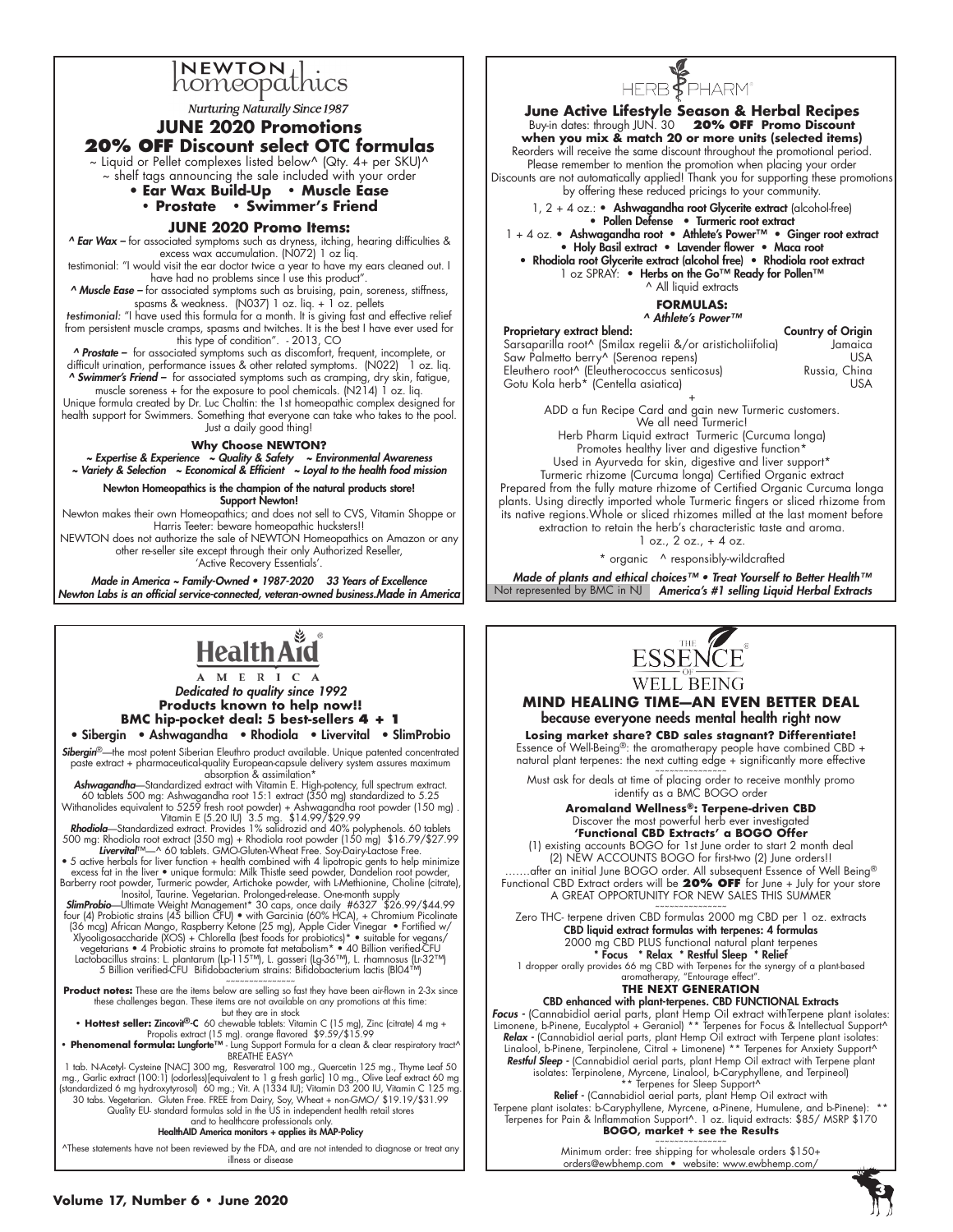

# **Honey Daily: everyone benefits**

This is gonna be awhile The super habit of Elderberry & Honey is going year-round!!

**BACK IN STOCK** ~ **8 oz. Elderberry Honey Tonic** & **~ 8 oz. Throat & Lung Honey Tonic** A larger size that is not too large Elderberry Honey. 8 oz. \$12/\$24 Throat & Lung. 8 oz. \$12/\$24

Throat & Lung Honey Tonic blends hive products and gentle herbal remedies traditionally used to support respiratory health:

INGREDIENTS: Raw Pacific Northwest honey, raw apple cider vinegar^, mullein leaf^, wild cherry bark^, stinging nettle leaf^, rose hips^, echinacea tops^, sage leaf^, bee propolis, essential oil of lemon^. Available in 4 + 8 oz/ sizes. Contains less than 1% alcohol

^ Organic

#### ~~~~~~~~~~~~~ **Proving to be a timely new launch! Propolis**

Mickelberry Gardens is now offering Propolis Tincture 0.5 oz. to our wholesale accounts.

INGREDIENTS: locally sourced Pacific Northwest Bee Propolis, extracted using 190 proof certified organic alcohol, distilled from gluten-free cane sugar 0.5 oz item # 309 \$8.00/\$16.00

\*\* Warning: Don't give raw honey to children under 1 year of age.

> *Hive Products for health. www.mickelberrygardens.com*



**ON THE RISE** Abigenol® is becoming popularised Targeted Antioxidant Nutrition

The Rev•Up Wellness innovation combines Abigenol® (European Silver Fir bark extract) - with other naturally derived and clinicallystudied ingredients to target lifestyle needs on Stress, Immunity and Healthy-Aging!\*

# Rev•Up Wellness® **DEFENSE** with Wellmune® Rev•Up Wellness® **ENDURANCE**

Rev•Up Wellness® **VELOCITY** with Wellmune® with the European Silver Fir Bark extract Abigenol®

From the pristine forests of Central Europe, comes a gift from nature... Abies alba, better known as the European silver fir.

A rich source of at least 13 natural antioxidants, especially polyphenols, and therefore recognized as a powerful antioxidative agent

Feel the difference with these award-winning products! Powerful. Natural. Innovative.

### **JUNE PROMO**

buy in dates: through June 30th + ask your BMC Rep for other longer sales-options new account orders + line extensions

**3 + 1 on all skus Rev•Up Wellness®** Opening up, and want to guide your customers to the

best products? Make a "Portals Pharma" endcap with 24-minimum endcap order; and receive **15% OFF** reorders for two-months.

Speak to your BMC Rep about how to start this great opportunity!!

*http://immunehealthbasics.com/revupwellness*

immune **HEALTH BASICS** CLINICALLY PROVEN IMMUNE SUPPORT

**IMMUNE SEASON STOCK UP SALE** buy-in dates: through June 30th **BUILD NOW**

+ ask your BMC Rep for other longer sales-options **NEW ACCOUNTS new account orders + line extensions**

**3 + 1 on all skus Wellmune WGP®** 

*Clinically-proven immune Support*

**Bestsellers due back in stock second week of June!!:** 

• Wellmune WGP® 250 mg. 30 caps + 60 caps *Stock them all:*

• 125 mg WGP® Immune Health Basics® 60 caps • 500 mg WGP® Immune Health Basics® 60 caps • 25 mg Children's Chewable WGP® 60 orange-flavored chewable tabs *Non-allergenic, Non-GMO, Lactose-free, Gluten-free + Vegetarian.*

*Opening up, and want to guide your customers to the best products?* **Make a "Portals Pharma" endcap with 24-minimum endcap order and received** 

**15% OFF** reorders for two-months. Speak to your BMC Rep about how to start this great opportunity!!

Named Best Immune Product by *Delicious Living Magazine*

Training: https://immunehealthbasics.thinkific.com/ courses/ihb-training

GROW NEW BUSINESS with scientifically-proven nutritional support. http://immunehealthbasics.com



# **VITAMIN C TO THE RESCUE!!**

Oxylent® inventories will be filled within the next two weeks, with an awaited SURPISE!!

Preorder DIRECT + then Reorder through Distribution<sup>\*</sup>

### **NEW TROPICAL FLAVORS** BLUEBERRY ACAI TROPICAL MANGO PASSION FRUIT STRAWBERRY PINEAPPLE

All available in 30-serving canisters,

+ 15 & 7 ct. single-serving stix pak boxes + the famed originals too

BERRIES, MANDARIN

+ Blackberry Pomegranate

Same superior quality nutrients with the perfect combination of Albion® chelate minerals Zinc + Selenium, and Vitamins A & D3 and Vitamin

C (calcium Ascorbate) in flavorful tropical fruit effervescents for all day, every day optimal

protection of essential nutrients!

Vitamins E, Folate, S.O.D. & CoQ10 too NO Sugar, non-GMO, Gluten-free.

www.oxylent.com

# Oxylent<sup>®</sup> HABITS for OPTIMAL HEALTH

\* Speak to your BMC Rep about opening order deals NEW *DRINKOXYLENTENRICHLIFE*™



Market + sell your best new Hair Coloring BEST-SELLING COLOR on sale for two months **DARK BROWN 10% OFF**

case of 12 for deal

June & July (buy-in dates June 5-July 31st) A new, cleaner, ethically and sustainablesourced hair cream: non-permanent coloring & conditioning treatment enriched with a nutrient dense Certified Organic botanical complex protein and Certified Fair Trade Shea Butter to deeply nourish while covering stubborn gray. Get shinier, softer and healthier hair with the 1st

application. Vegan, Yay!!

Aqua, Cetearyl Alcohol, Fair Trade Certified Shea Butter, Hydroxyethylcellulose, Glycerin, Dipropylene Glycol, Methyl Ether, Cetrimonium Chloride, 1,2 – Hexanediol, Caprylyl Glycol, Hydroxyacetophenone, Aminomethylpropanol,

Vetiver Brasil Essential Oil, Cedarwood Virginia Essential Oil, Egyptian Geranium Essential Oil, Organic\* Cucumber Root Extract, Organic\* Aloe Vera Leaf Extract, Organic\* Eggplant Fruit Extract, Organic\* Lemongrass Extract, Organic\* Babassu Seed Extract, Organic\* Ginger Extract, Organic\* Pineapple Fruit Extract, Organic\* Avocado Fruit Extract, Organic\*

Acerola Fruit Extract, Organic\* Passion Fruit Extract, Organic\* Loquat Fruit Extract, Organic\* Macadamia Nut Extract, Organic\* Moringa Seed Extract, Organic\* Sonchus (Hare Thistle) Extract, Organic\* Beetroot Root Extract, Organic\* Cacao Fruit Extract, HC Blue 2, HC Yellow 4, HC

Red 3, Disperse Violet 1, Disperse Black 9.

\* ECOCERT Certified Organic ^ HC Hair Color PPD FREE. Parabens FREE. Ammonia FREE. PVC/BPA FREE. Resorcinol FREE. Fragrance FREE. Lead FREE.

GMO FREE. Soy FREE. Henna FREE. Phthalates FREE, Formaldehydes FREE

**RE-THINK your Hair Coloring.**

# **MushroomScience** JUNE MEDICINAL MUSHROOM SPECIAL **MAITAKE +/& SHITTAKE**

Immune Support^ /- Liver Health^ Certified Organic\* hot water/alcohol extracts

actives listed in the nutritional supplements panel BEST PRICE. BEST VALUE

- 90 veggie capsules<br>**4 ea. = 10%** 8 e**a. 4 ea. = 10% 8 ea. = 15% 12 ea. = 20%**
- ~ Must mention 'BMC June Promotion' when placing order
- ~ Prices per Sku (remember: 12 bottle limit per month!!)
- Maitake: 300 mg hot water/alcohol extract 12% polysaccharides
- Shiitake: 300 mg hot water/alcohol extract 15% polysaccharides

Mushroom Science manufactures and distributes the only complete line of guaranteed potency mushroom supplements in North America.

We could live without priming our immune system, but most rational people would say that they see the need to support the immune system intelligently. The logic is there: if the immune system is not working well, the rest of the body will not function optimally. It all is interconnected, after all.

^These statements have not been reviewed by the FDA, and are not intended to diagnose or treat any illness or disease

### **Product update.**

Mushroom Science<sup>®</sup> is still limiting purchases to 12 botlles (mix & match) per store as a one-time order for the month of June. COVID Times affecting inventories

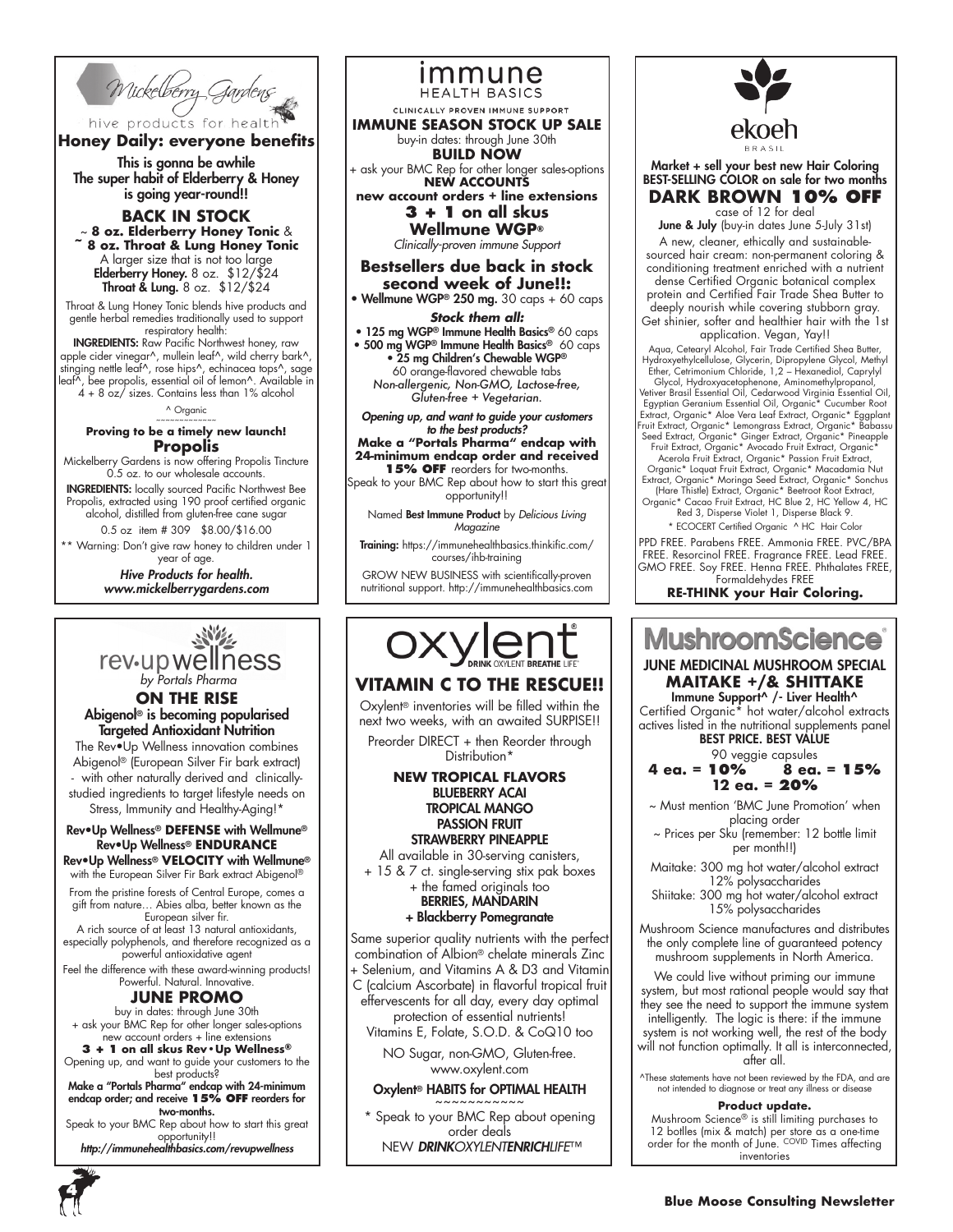# bodyceuticals **June SUMMERTIME Deals 15% OFF**

**• Ink Pot Calendula Tattoo Balm**   $20z$ 

**• Kukui + Pineapple Hawaiian Body Oil** 3.5 oz.

**WATERFALL SAVINGS ON • After Sun Relief** 2 oz.

- • **Aloe Skin Soothing Spray** 2 oz.
- **Coconut + Aloe Body Oil** 3.5 oz • **10% OFF when you buy 4 each**
- **of 1 sku** of your choice
- **15% OFF when you buy 4 each of 2 skus** of your choice
- **20% OFF when you buy 4 each of all 3 skus** ~~~~~~~~~~~~~

**Buy ONE BodyLove Bath, Body Massage Oil get ONE get ONE FREE!** 3.5 oz.

• While supplies last •Three (3) options Almond, Chocolate & Coconut

~~~~~~~~~~~~~ *OUCH!!!*

#### **Sunburns will hurt this Summer** • **After Sun Relief Oil** 2 oz.

This is our famous, USDA Certified Organic Calendula Oil now available in a travel, carryon and beach-friendly size! 100% fresh, pure, wheat free/gluten free/soy free & vegan.

*www.calendulaskincare.com*



### **FEELING A LITTLE HEAVY FROM INDOOR LIVING??** *Go raw in 2020*

Ask about new product placement deals

*ReJUVOnate Yourself!* **ReJUVOnating Benefits:**

Certified Organic Raw, Whole, Non-GMO Ingredients means:

• Support a healthy immune system • Improve digestion with plant-based probiotics

& enzymes

• Increase Energy

• Help balance blood sugar levels

- Rich in antioxidants, dietary fibers, and phytonutrients
- Convenient: perfect for a quick meal on the go • Formulated by an oncologist • Unbeatable taste that's all organic
- JUVO: Free of Gluten, Soy, Whey, Yeast, Nut, Dairy and Preservatives
- No Artificial Flavors, Colors, Sweeteners & Stevia

Since 1999, JUVO Raw Whole Foods has been a product-leader in raw whole food meals. Convenience in health food The JUVO Raw

Replacement Meals are freeze-dried, fine powdered mixes of over 40 ingredients; fruit, berries, vegetables, rice, vitamins, minerals, fibers, sea vegetables and more. Juvo has developed 3 focused

full meals; for slimming, for healthy convenient meals and a protein meal for sport.

*ReJUVOnate Yourself!*



### **Cool + Cooling Summertime Skincare**

Rosehip Travel Companion: A perfect way to start your Trilogy® Collection

• Certified Organic Rosehip Oil - Roller applicator. .33 fl. oz. \$9.35/Retail: \$16.99 Pure, Wild-Harvested Certified Organic Rosehip Seed Oil: Cold-pressed + packed with a minimum of 80% EFAs (Omegas 3, 6, 9) to hydrate, replenish & strengthen skin's moisture barrier.

~~~~~~~~~~~~~ *The best beauty fun EVER in a Jelly!* What's NEW + HOT in natural skincare? Why natural jelly, silly! • Trilogy® New Hydrating Jelly Mask

wash-off hydration mask with a unique jelly-like texture helps restore radiance and suppleness to all skin types. 2.54 oz with New Zealand Manuka honey, kawakawa extract + rosehip seed oil

# • Trilogy® Triple Action Jelly Exfoliator

help buff & smooth away dull skin for a clean complexion. The Jellification of oils softens the skin with a smooth, cooling texture, leaving it nourished & relaxed. With non-abrasive jojoba wax spheres, fine bamboo stem powder + super-fine powdered pumice for a three-layered approach, naturally. 2.54 oz.

~~~~~~~~~~~~~

From experience, this "lighter" summer oil will be a bestseller through the hot summer months

• Rosehip Oil Light Blend 1.01 oz Lightweight but deeply nourishing, Ideal for warmer + humid climates. Ideal for customers new to people using face oil + for those with oily-combination skin. Key ingredients: rosehip oil, coco-caprylate, jojoba oil, grapeseed oil, tomato seed oil.

### **ESSENTIAL FORMULAS** JUST IN TIME for Spring Revival & unprecedented Challenges **ALL Essential Formulas® 20% OFF** discounts through June 15th • Reg´Activ® Detox & Liver Health™ • Reg´Activ® Immune & Vitality™ • RegActiv® ESSENTIAL Me-3™ Glutathione Support Supplement A Probiotic Strain that Makes Antioxidants Discover Lactobacillus fermentum ME-3: Powerful Effects for Cardio, Detox, and Immune System Wellness.\* *SPRING is Probiotic Season* **• Dr. Ohhira's Probiotics®** AVAILABLE 4 sizes: 10 ct., 30 ct., 60 ct., + 100 ct. veggie caps **• Dr. Ohhira's Professional Formula Probiotics**® 30 ct., 60 ct., + 120 ct. veggie caps **• Dr. Ohhira's Probiotic Kampuku Beauty Bar™**  (7x) Winner of Better Nutrition Magazine's 'Best of Natural Beauty' Award **• Dr. Ohhira's Propolis PLUS®**

combined Brazilian green propolis with probiotic support, flax oil + astaxanthin. BACK IN STOCK

not intended to diagnose or treat any illness or disease.

*A company committed to discovering and distributing groundbreaking, scientifically advanced dietary supplements from around the world*



**Bodycare Promotion\* June + July** two-month sale of the perfect products for the season

50%-margin bodycare line! **The Bodycare Collection TEA TREE & LEMON\*** 

12 oz. bodycare *REFRESHING* 100% Pure Plant-Based Ingredients, Exceeds EU Cosmetic Directive Guidelines.

• Shampoo • Conditioner • Hand & Body Lotion • Shower Gel • Massage & Body • Bath Salts 20 oz. NEW: • Hand Soap • CBD Body Lotion

Scented and enhanced with beneficial therapeutic-grade Essential Oils of Tea Tree, Eucalyptus, Lemon Tea Tree, and Lavender that offers a clean, cooling and lively aromatherapy experience

### **Buy 3 ea. per SKU = 10% OFF Buy 6 ea. per SKU = 15% OFF Buy 12 ea. per SKU = 20% OFF**

**Essential Oil Promotion\*: 10% OFF** in units of 3 ea. (10 ml.) ~ Lemon essential oil ~ Tea Tree essential oil ~ Lemon Verbena Blend essential oil ~~~~~~~~~~~~~

Glycerin, Shea butter, Vitamin E \* Lemon & Tea Tree blend glycerin Bar Soap. 10% OFF with 6 units each.

\*Must mention "BMC Special Discount" to get discounts with every order placed



**JUNE PROMOTIONS** *Aloe Skin Revitalization + Muscle Relief*

**^ SG Aloe Mist Spray** 2 oz. + 4 oz. **^ Body Heat Vanilla Rub** 7 oz. Have a Happy Summer with Aloe Life® TOPICALS. EVERY STORE needs some Aloe Life! ALOE 2020

**15% OFF 12-23 items minimum\* 20% OFF 24 items maximum\*** Mix & match from the items listed above

~~~~~~~~~~~~~ *• Skin Gel Mist* – Your new favorite!! Multi-Purpose formula that is fun to use, working fast to soothe and condition skin without a thickening agent

- *Body Heat Vanilla Rub*  concentrated formula with the benefit of Organic Whole Leaf Aloe Vera Juice, with Menthol, MSM, Arnica + other herbal extracts. 100% natural vanilla extract
- \* Whole Leaf Aloe vera is one of the most nutrient packed foods known on the planet
- ~ Aloe Life® is a whole leaf aloe vera, optimally but minimally processed to maintain all enzymes and polysaccharides, et al. ~~~~~~~~~~~~~

# **PRODUCT NOTES:**

Aloe Life® price increase Ask your BMC Rep for the latest price list and excel pricing files



\*These statements have not been reviewed by the FDA, and are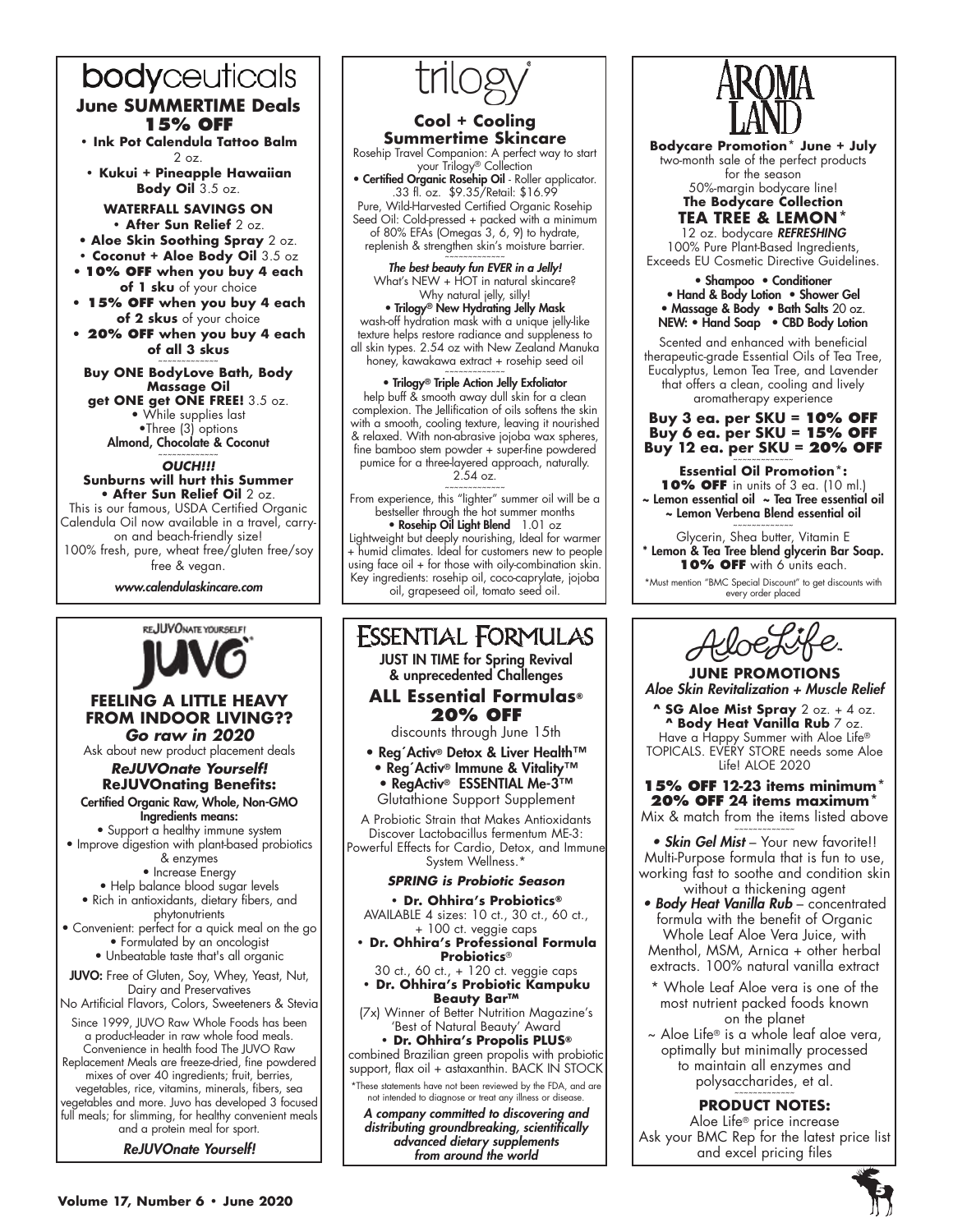### **TCM, Ayurveda, Homeopathy and COVID** *continued from page 2*

in the Land of the Free) *Arsenicum alba* (30 c) and two drops of sesame oil in each nostril for prevention, the power structure exploded with condemnation that such an apparently dangerous protocol was "profoundly irresponsible"

The lead country in the world on modern medicine firmly says "NO" to homeopathy, seemingly desirous to outlaw it anyway (unscientific!! The chorus chants from their hymnals on the side-stage): wash your hands—we will tell you to wear masks in another 60 days—and be in fear until we get

### **ECOLIPS® LIP-LOVIN' summer starts now! STORES JUST WANT TO HAVE FUN**

Summer will be most appreciated Plan to Liven it up **NEW summer lip balm line!** The three new flavors include

**One in a Melon, Citrus Got Real, Main Squeeze.** 

ALL THREE (3) USDA certified organic. suggested retail, \$1.99



**One in a Melon** – Watermelon, the iconic fruit of the summer. This lip licking summery lip balm is fruity & sweet with fresh cucumber notes.

Citrus Got Real - Citrus Got Real Lip Balm gets its citrusy charm from tart n' juicy orange, lemon and lime.

Main Squeeze - Reminiscent of a tall, cold glass of lemonade, this lip balm packs a pucker with tart lemon for a refreshing summertime treat.



Sold in 48ct reach-in displays as a variety blend for \$57.12 wholesale with a suggested retail price of \$1.99. ORDER NOW These will be available for a limited time through the summer season.

| <b>Item</b> | <b>Product Name</b>                      | <b>UPC</b>   |
|-------------|------------------------------------------|--------------|
| 00369       | One in a Melon, bulk                     | 815601023699 |
| 00370       | Citrus Got Real, bulk                    | 815601023705 |
| 00371       | Main Squeeze, bulk                       | 815601023712 |
| 00380       | Seasonal - Summer Reach-in Display, 48ct | 815601023804 |

*The Best Lip Balm for the World™ Organic & Fair Trade Lip Care Eco Lips, Inc. I Marion, IA*

**6**

you that expensive vaccine. January has passed, and so have 115,000 Americans and not a word is being spoken about natural health or homeopathy in America. Afterall, the Cuban government is using homeopathy for prevention because they cannot access or afford modern allopathy: so to consider homeopathy may be downright unpatriotic!!??

Author Mario Livio was speaking about Galileo on Book TV as I wrote, and he says paraphrasing—that one thing that will never die is the science denier.

The best learning moment that I have had since this COVID virus took control of the humanmind was a webinar by M.D.-Hero Dr. Decker Weiss. He was speaking to a professional audience about his experiences in treating COVID patients firsthand, naturally. You will be pleased to know that his protocols involve many of the things that we have found people rushing to our stores to buy. Of course, many of the things that we know are beneficial are being used clinically by competent professionals, and they are saving lives. While surely, we are not practitioners and our knowledge is indirect at best, we seem to be the storehouses of some very valuable health tools!

Will history record that the most educated of our generation in the western world continued a 100 year mistake in ignoring and denying the largest segment of medical wisdom ever explored, due to the hierarchical manipulation of science to follow the path of that form of therapy that proved most profitable for the scientists and their associates? Yes, shame. Information suppression and legal threats; and people die. As western modalities fail, we will be targeted as the enemy: it happens through human history. Heretics. It is best we say nothing, and just keep our shelves full.

The greatest opportunities for the cure of this pandemic are in nature, most likely in the plant world—and not in some isolated, manmade silver bullet concentrate made with petrochemical extractives and other unnatural contrivances. Truth.

I am reminded of the trial against Galileo and the assault on intellectual freedom that it represented in our interesting scientific history. Then it was the Catholic Church that condemned this brilliant Renaissance scientist: now it is the unified Pharmaceutical allopathic hierarchy that has muzzled all conversation in our free market economy for a fair and effective discourse on what natural strategies may be helpful as we live the next 2 years amid some waves of this viral invasion. In America, the only news is spread through the internet and snapchat: bold!! As the media and the medical doctors are devout in promising a bridge to a commercial-happy future; while making money hand over fist in the interim for market manipulation buffoonery premised on the long-trusted economic model of taking the money and running. And how today that reminds me of other people breaking glass and robbing possessions and life with a top-down anarchy!

We will not be able to use real medicine to heal people in their time of need: and that makes me mad, and realizing ever more that things have to change.  $\odot$ 

# **IN THE NEWS**

#### **If I were preparing for Hurricane Season …..**

I would stock up on the Juvo® Organic Raw Meals, and the new The Food Movement Company Peace Meal Organic Vegan Multi Green Protein. Build a Wall of Juvo so people can storehouse these valuable dried food powders. "Strange days indeed." Nothing better than healthful, complete food when food supplies are disrupted!!

Hurricane Season runs till November 30th and is predicted to be "active".

COVID may have distracted people from this news: the Hopi people call it Koyaanisqatsi

"April 2020 was one for the severe weather history books. The preliminary count of 351 tornadoes last month is the second most for any April on record, according to the National Weather Service Storm Prediction Center. All but three days in April had official reports of severe weather.

Fourteen separate killer tornadoes touched down—the fifth most in National Weather Service recorded history - taking 40 lives, the most people killed in a month since 41 in May 2013. The highest number of killer tornadoes reported in the US was 43 in April 2011, the worst month of tornadic activity in history."

12 cans/packets per person, as back up. I would consider the Miso-Moringa-Seaweed Boneless Broth™ too. No hurricane in your life?: GIVE THANKS, and use the 12 cans as healthy presents for the Holidays to your favorite friends!



### **Enzymes play a critical role in foundational health.**

Houston Enzymes® provides expertly formulated enzyme products as dietary supplements. Each enzyme product is formulated by Dr. Devin Houston, an enzyme biochemist with 30+ years of research experience.

### THE AUTHORITY ON ENZYMES

### *Summertime fruits & vegetables.* **Enzymes to the rescue**

No-Fenol™️ was developed by Dr. Devin Houston, CEO of Houston Enzymes, in response to requests for a product that would support the digestion of fruits and vegetables, without the problems thought to be associated with polyphenolic compounds. The enzyme xylanase is the major component of No-Fenol™, and is an enzyme used to breakdown the structural components of plant cell walls, which are primarily very complex carbohydrates.

Xylanase is used in the juice industry to extract more juice from fruit pulp fibers. 90 capsules. \$20.40/\$34.00

www.houston-enzymes.com/learn/ www.houston-enzymes.com/dr-houston/ questions: identify yourself as a healthfood retail store: info@houston-enzymes.com

Through health food stores + with M.A.P. Policies

*https://www.houston-enzymes.com/ The Authority on Enzymes Credibility is the key difference*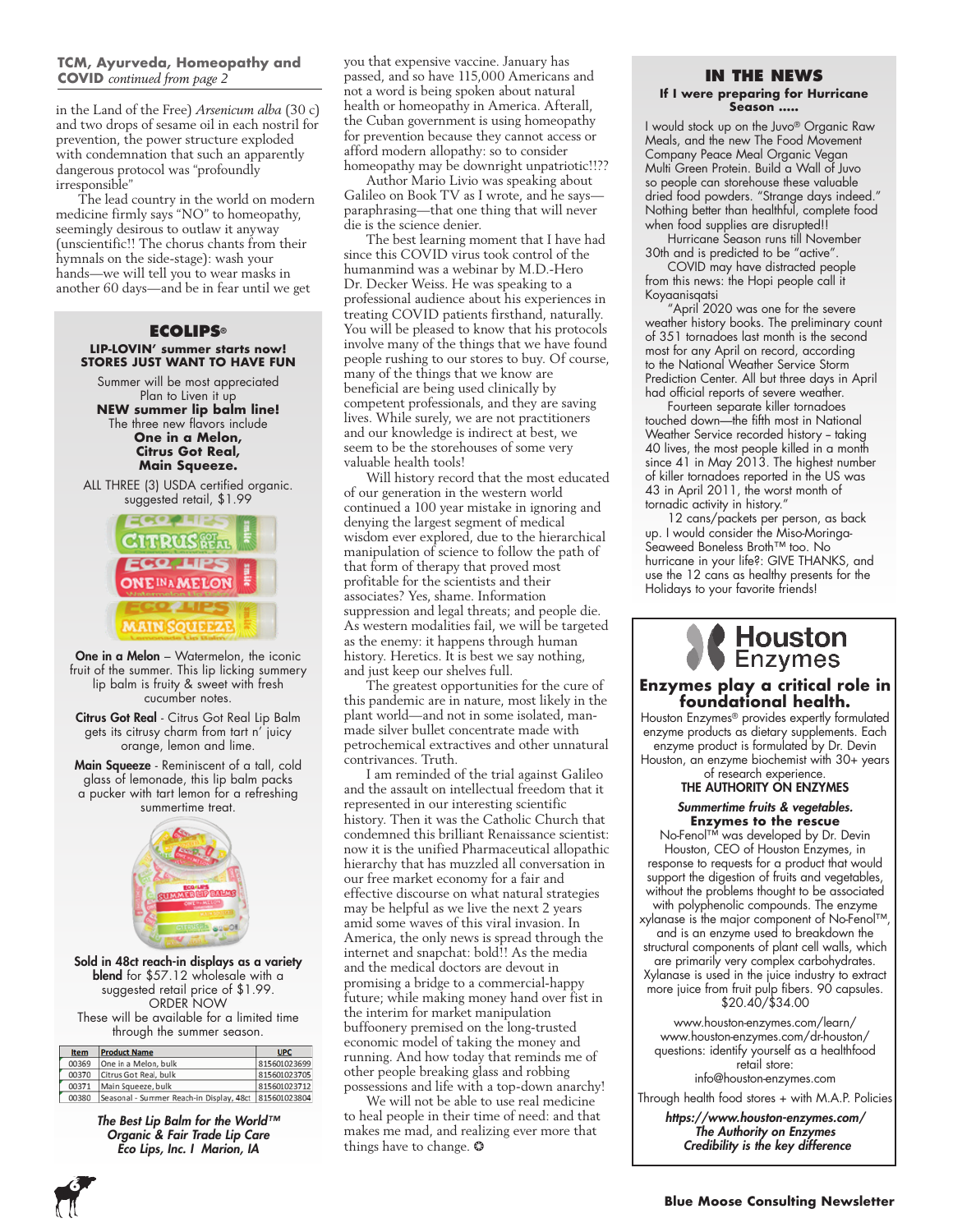# **ABSOLUTE LABS** *Inspired by Wellness*

# **2-month Promo June & July**

**• NAAWK® CBD Muscle Balms** 4 Skus. (1) buy two (2) Skus (a) get **30% OFF intro deal order**  placed through BMC Rep (b) **reorders** of these Skus @ **20% OFF** through July 31st Cooling Balm THC-free 500 mg CBD 2.5 oz Cooling Balm THC-free 120 mg CBD 0.6 oz Warming Balm THC-free 500 mg CBD 2.5 oz Warming Balm THC-free 120 mg CBD 0.6 oz

**• NAAWK® Sunscreens Spray** 3 Skus **20% OFF** orders placed through BMC Rep • SPF 50 Sunscreen Spray non-aerosol pump bottle 6 oz Reef Safe

• SPF 50 Sunscreen Lotion (squeeze tube) 6 oz

• SPF 30 Sunscreen Lotion (squeeze tube) 6 oz Reef Safe

> Oxygen Nutrition® orders@oxygennutrition.com NAAWK® orders@NAAWK.com MAP Policy set at 20%-off discount

*https://absolutelabs.com Inspired by Wellness a broad range of MADE in the USA, high quality nutritional and personal care* 

### $*$ THE FOOD MOVEMENT CO.

**June Promos 20% OFF any order 24-pcs/pieces or more** Mix & match • Through June 30th Identify as a BMC "hip pocket deal"

# **20% OFF**

Not to be combined with deal above **•** Moringa powder raw organic pouches 6 oz. **•** Moringa Miso pouches. raw 'Boneless Broth' 5 oz.

• Cacao Organic raw powder 8 oz resealable pouch

• Pomegranate powder jars freeze dried juice 6 oz.

• One Maca 1 lb. pouch *NEW* Organic red, black & yellow maca blend: grown + traditionally sun-dried in Peru • Vitamin D3 Vegan 5000 IU 60 softgels

**June rebrand:** may be a new product launch for you: expected mid-June

**DISCOVER BLACK EARTH.**  • Black Earth Zeolite™ with Humic Fulvic Minerals 2 oz.

• Black Earth Fulvic Minerals 8 oz. Black earth minerals are mined in the US desert. 1 teaspoon daily. 47 servings per container 2000 mg Black Earth humic fulvic mineral extract (+ purified water)

The Food Movement Company was founded in 2011 out of a small indie health food store in Lake County, Illinois. Today our product line includes a diverse range of organic foods, teas, bioactive dietary supplements and other healthy choices. *www.thefoodmovement.com*

### T functional<br>T remedies **SYNCHRONICITY by Functional Remedies ingestibles shipping now** Name change, product rebrand + new items The only hand-pressed, lipid-infused Hemp oil on the market A true Full-Spectrum Hemp Oil made with the whole hemp plants containing high levels of phytocannabinoids, and all the other phytonutrients as a complete combination acting synergistically. For over 20 years, Functional Remedies® has been perfecting their hemp plants on their own farm, handpressing the oils from the plants to create the most phytonutrient-dense hemp oil available today, **Synchronicity™ INGESTIBLES with full spectrum hemp oil**  Nine (9) products **1 oz. tinctures**

Two dosages 1000 mg + 500 mg. Natural, Peppermint + Berry Lemonade **30 + 60 count capsules** 25 mg. **30 count capsules** 50 mg.

#### **COMING SOON: Synchronicity™ TOPICALS with full spectrum hemp oil**

- **Facial cream** 2 oz. 250 mg
- **Body butter** 3 oz. 450 mg
- **Body oil** 8 oz. 200 mg
- **Sports balm** 3 oz. 2500 mg
- **Body lotion** 8 oz. 1000 mg **• Youth serum** 1 oz. 100 mg
- 

A trained professional is standing by to answer your questions. Please call us at 833-600-0732.

 *Full-Spectrum Hemp Oil products qualitycontrolled from seed to shelf*

### **BIONOXNUTRIENTS'** Harness the Medicine Within®

# **GOING OUT!???**

Make sure that circulatory system is healthy M3 Miracle Molecule MAX™

The Best Medically-approved Nitric Oxide Product • Arginine = NO {Nitric Oxide}

• BioNOX M3 has a balanced ratio of arginine to citrulline which ensures 24-hour Nitric Oxide benefits.

• Certain fruits and roots such as pomegranate and beets are converted to NO {Nitric Oxide} through the nitrate/nitrite-nitric oxide pathway.

# **NITRIC BOOSTER POWDER**

• ME3™ Black Raspberry 60 scoops

• ME3™ Black Raspberry 30 scoops (7.41 oz.)

• ME3™ Citrus 60 scoops (14.81 oz.) with added Vitamin K2

100% Customer Satisfaction Guarantee!

**New + Shipping now: perfect for the revved-up gym back!** 20 packs in a box:

order display separately • ME3™ Black Raspberry stick packs (7g) • ME3™ Citrus w/ K2 stick packs (7g) at the register  $@$  \$2.00 a workout!!

^ Free shipping on orders over \$100 ^ Ongoing 20%-off w/ purchase ^+ per SKU

> *Harness the Medicine Within® M3 Miracle Molecule Max™ www.bmcbionoxusa.com*



for the whole person <u>a sa sa sa sa sa sa s</u>



*An Industry Pioneer since 1978*

# **Last chance Line Drive till October 20% OFF if passing along advertised pricing**

### **15% OFF if not using the sales opportunity**

Must sign up with your BMC Rep: deal through 06/24 shipping again: all 4 unique formulas 60 veg caps

**• Beautiful Hair and Nails** 

Revive hair & nails with 14 whole herbs, blended to support healthy growth and luster.\*

### **• Female Harmony**

top-seller for over 40 years, a blend of 25 whole herbs helps ease unrest in mind & body leading up to your period\*

**• Crave Eze**  Promotes calm\* Supports nervous system health\*

**• Immune Support**

Proactive defense against exposure\* Boosts immune health<sup>\*</sup>

#### *Formulas to help: Purify, Rebuild, Relieve, Defend, Balance, Minimize*

Proprietary blended formulas & Formulation Philosophy Each herb from each batch is fully-tested for identity, potency and purity: no adulterants, no contaminants: all lab tested for metals NON GMO Project Verified. Proud Member Honey Bee Health Coalition Well tolerated for Self-Care. The Value is in the Formula!

*www.healthyhealing.com/*



### **JUNE PROMO FREE SHIPPING on all products Every wonderful brand:** Lip Scrub, Mongo Kiss™, Lip Food™,

ecoTINTS, LIP+Cheek TINT, ECOLIXIR, bee free®, pure & simple, One World: Renew, Restore, Relax. Medicinal, Classic SPF,

NEW! Hand & Body Balm reach-in display; Eco Lips® Gold w/baobab NEW! Seasonal Summer fun assorted

reach-in display, NEW! Organic Hemp lip balms, NEW! Lip Scrub STICKS.

NEW! Mongo Kiss® Shimmering sticks, NEW! Brazilian Vegan Lip Tints: Bold, Blessed, Blissful, Brave, Brazen. NEW! HEMP + Vitamin E 12,000 iu

Skin Care Oil

#### Time for a Lip, Face & Skin Care **NEW Hand & Body Balm** 20% of ALL Sales are donated to the Frontline Hero Fund

[https://ecolips.com/blogs/news/were-doingour-part-giving-back-to-the-frontline-hero-fund?\_ pos=1&\_sid=4786ede36&\_ss=r ]

Eco lips® offsets its manufacturing with 100% renewable energy + is a certified B Corporation

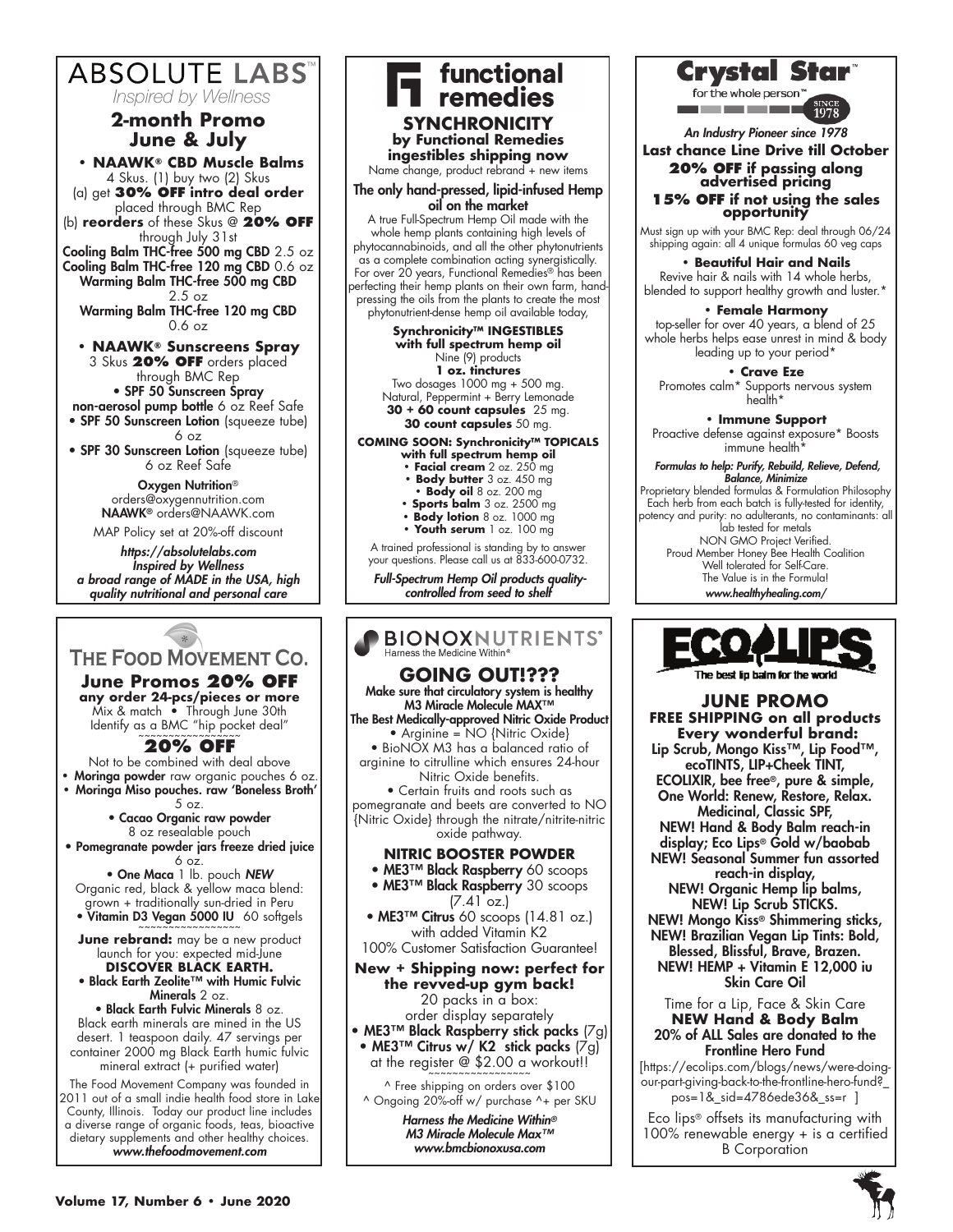# **Root of the Month: Sarsaparilla root**

Fournant to give Dad something fun,<br>and historical and uniquely American<br>for Father's Day? How about some<br>sarsaparilla!!??<br>38 years in the natural products and historical and uniquely American for Father's Day? How about some sarsaparilla!!??

38 years in the natural products movement, and I am learning as if it were my first root beer float! Sarsaparilla!! Why have I never noticed it before? I carried Sarsaparilla box teas in almost every health food store that I ever managed: slow, consistent seller. I never noticed who bought it, and I never asked any questions. (we didn't have the internet back then: and most herb books did not highlight the root). Ed Smith, cofounder with Sara Katz of **Herb Pharm**® took note of the herb, though. He read all those old books.

I also did not know of the herb, because its fame had been muzzled. Because the big, bad, anti-root beer people tried to take it away! This was not about pharmaceuticals, and the fight over medicine: this was much more dangerous. This was soft drinks,

Sarsaparilla and Sassafras at one time had been good business—softdrink flavoring business—and with the advent of the refrigerator, these herbs might just become big ticket agriculture. Sarsaparilla was a main ingredient in tonic herbs all over America at one time. Local, regional drinks. Coincidentally, right about the time Coca Cola's recipe got locked up in the Chamber of the Secret Formula vault in Atlanta, clever lawyers were conspiring to muffle the competition.

Enter the scientists, and an unsubstantiated criterion of judgement on certain herbs needed for the secret of the root beer's formula—and CRUSH, the competition was crippled. Now, I agree that you cannot have an ingredient in the common soda—and this was the advent of the sodamania—that is potentially toxic, but here again is the case of the government making clear cut mistakes. We have seen this "customer protection" before! Will there one day be a tale from the crypt episode about the diabolic plot to keep the root beer from the people!? It is a fascinating story and I may have to write a book about it someday. But the story is a distraction from the sarsaparilla.

What was the root in Root Beer? it was sassafras. Sassafras made the drink foam naturally back then, and is still used to bring volume to the best gumbo recipes. This root was combined with sarsaparilla—a tropical South American vine—and other different herbs (like birch oil and mint, vanilla and nutmeg) to make the distinct regional soft drinks that were tasty to enjoy and beneficial too. The root may have been sassafras, but maybe it was the vine that made the drink so pleasurable!!?

Long before cane sugar was ubiquitous, many herbs were used as beverages' original sweeteners. Added extras? Coca-Cola started with cocoa leaves (1886) and then moved to caffeine; Pepsi (1898)—started in New Bern, North Carolina to compete with sugar waters —actually originally contained the digestive enzyme Pepsin as well as possibly the herb pipsissewa. Just prior to all this action, the Philadelphia pharmacist Charles Hires

presented his Hires Root Beer formula at the 1876 Philadelphia Centennial Exhibit, and root beer hit the big time! Hires' formula contained 26 roots, berries and herbs. By 1893, the product was expanded beyond a drink mix powder and was sold as a ready-to-drink product. By 1892 Coca Cola was sold in every US State. The battle was on. Eventually root beer would lose, but root beer was the only category that was legally handcuffed in the 1960s at the exact time when kids became addicted. Today, herbless fructose colas bring us diabetes.

These early herbal tonic drinks were the purview of the pharmacist. They were made to quench a thirst, and were marketed as herbal vitalizers and even healing tonics. Can't have none of that around here, now, can we? If coca cola originally contained cocaine and kola nut and was peddled as a cure for hangovers and headaches and morphine addictions (my, has that drink been bastardized), the American herbal blends and the locally-made "root beers" were the early and correct definitions of tonic beverages. Root beer was as American as apple pie: and was the perfect pairing for the proliferation of the ice box. The perfect refreshment for a hot sunny day. And then the colas came and took all the fun away. Sarsaparilla and sassafras were caffeine-free fun. There was a kind hospitality of gentle root nourishment: when refrigerated caffeine hit the market—well in my mind, that is when things started to go wrong in America! Once there was herbal root beer. and then high fructose corn syrup ruined everything!

Today's Dr Pepper, another high fructose soda drink purported to have 23 flavors including a little sarsaparilla, has a legacy stating it was created in Waco Texas around 1885 to create the smell of the old local pharmacy. And Texas cowboys had a hankering for the root beers. Some legends have it that cowboys drank hard liquor and "root" beer, but the latter was not consumed for its sweetness, but because everyone saw it as a cure for syphilis!! (modern data indicates the old-time herbalists were spot-on with their prescriptives). Booze, bordello and then root beer with the hangover. "A sarsaparilla after that visit to the bordello, there, partner?"

Patent medicines with sarsaparilla were sold everywhere for skin and blood problems. It was a regular choice for rheumatism: it was "good for what ails ya"! Today, science is researching and rediscovering and publishing papers, slowly.

Yes, sarsaparilla (*Smilax regelii* and/or *aristolochiifolia*) was a pharmacy staple and a tonic favorite back then. Long before America had rhodiola and siberian ginseng and ashwagandha and holy basil, we had the Sarsaparilla. Even today's conservative website rx.com descriptives give unqualified acceptance for the historical use of sarsaparilla for things from skin health to cancer. In the time before soda, sarsaparilla was a straight-up medicinal.

Back before the cowboy, and the southern American pharmacist, Sarsaparilla vines were used from Peru to Honduras, and across the Caribbean. Sarsaparilla was well incorporated into southern Amer-Indian medicine when the Europeans shipped it home as a cure in the 15th century! Sarsaparilla comes from the Spanish word *zarzaparillia* meaning "brambly vine".

As America's legal talent continues to restrain knowledge, the most we want to say here is that making tonics is a lost art, and sarsaparilla is an excellent supportive addition to any Spring or year-round herbal tonifier! *A mi abuela le gusta mucho tomar zarzaparrilla, pero ya casi no se consigue.*

My curiosity is as riled as a kid drinking a root beer for the first time: my sarsaparilla research is threading back to that climbing woody vine that grows "deep in the canopy of the rainforest." More later; but for now: **Herb Pharm**® uses Sarsaparilla in *Athlete's Power*™ —on sale this month and a great present with a story for Men's Health Month!! It is also in *Male Vitality*™ and *Adrenal Support*™ and *Skin Health*™ and Joint Flexibility™. Five formulas: Ed Smith must have found something. And now you have too.

Sarsaparilla is also found in these other formulas from BMC: Linda Rector Page obviously learned the power of adding sarsaparilla to a wide range of formulas; **Crystal Star**™ offers this selection with *Adrenal Support, Beautiful Skin. Estro G Balance, Fat & Sugar Detox, Female Harmony, Herp Defense, Male Performance, Men's Libido, Thin After 40*, *Tummy Control, Women's Best Friend,* and *Conceptions Tea*™.

Sarsaparilla is also noted in the official compendium for Homeopathic Drugs in the U.S., *The Homœopathic Pharmacopœia* of the United States (HPUS). **Newton Homeopathics**™ include homeopathic Sarsaparilla in the active ingredients of these formulas: *Eczema ~ Skin Care\*, Poison Ivy\*, Cold Sores\*; Hives~Rashes\** —and in their retail and professional lines!! The known actions from traditional homeopathy are for itching; itchy scaly spots; cracks, skin cracked on hands and feet; eruptions on upper lip; rash on dry itching skin; itching over the whole body, especially in the evening (and we should feel obligated to say that these statements have not been evaluated by the FDA and have not been evaluated for medical evidence). The International Academy of Classical Homeopathy notes: "Sarsaparilla is another remedy which has excruciating neuralgia of the kidneys. Renal colic and passage of gravel and formation of vesicle calculi." The *Kent Materia Medica* (1905) notes: "Sarsaparilla is suitable in low forms of chronic disease, especially in complex states resulting from mixed miasms; especially in cases of sycosis and syphilis." And this beauty "Old debauches, enfeebled by wine and women, with weak heart, lungs, brain, and bladder, emaciated and shriveled. Prematurely old, a man of forty looks to be eighty, feet swollen, totters about on a staff."

Sarsaparilla was always more than a soda condiment: it started as Indian medicine. Today, it its remerging as a trustworthy alterative that can be used safely in supportive remedies for many conditions. Cheers to Dad and all men! Sarsaparilla is for women too!!  $\bullet$ \* available in both liquid and pellet options

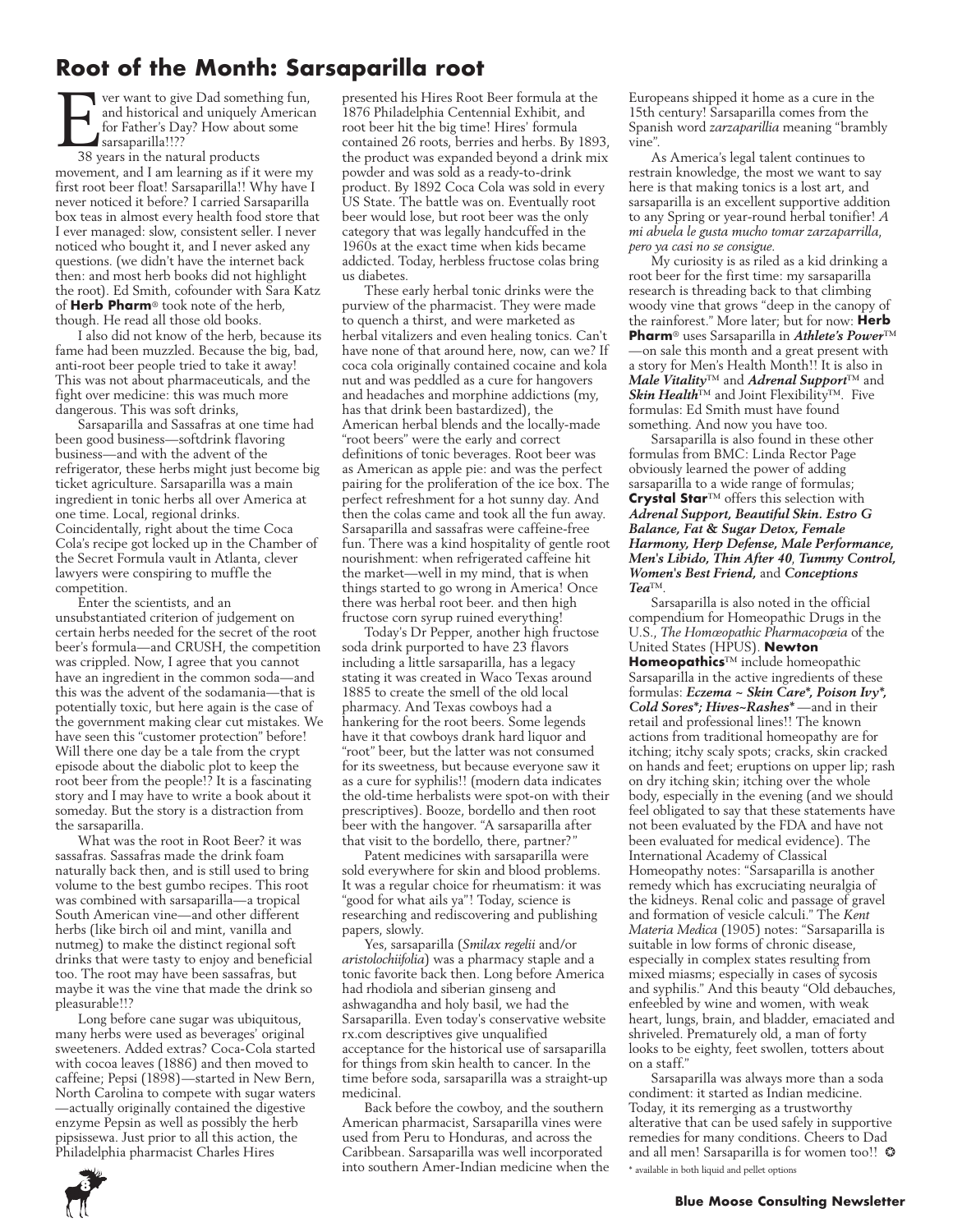# **NEWS OF JOY**



Blue Moose Consulting shares a grateful and whimsical nod to the survival of the Blue Calamintha bees of mid-Florida. Osmia calaminthae is a rare species of mason bee endemic to Highlands County on the mid-Florida Range west of the Kissimmee Chain of Lakes, south of Orlando and east of Tampa. This area is a relic of an earlier time, and this central-Florida Lake Wales Ridge is actually a sand ridge that runs 150 miles north to south as a surviving scrub habitat that is now considered one of the nation's fastestdisappearing ecosystems.

This beautiful bee has a unique relationship with a flowering plant species that is also found in this sensitive and rare terrain. The common name for the bee is derived from its distinctly metallic navy blue color and its favored host plant, Calamintha ashei. The bee is considered "Critically Imperiled" by NatureServe.

Apparently, the blue bee digs the nectar of this shrub in the mint family: (Clinopodium ashei is indigenous to Florida and Georgia: it is also called Ashe's calamint. The plant species survived the agricultural invasion of citrus groves but it may be doomed by the concrete of sprawling residential housing).

"These relic sand dunes created over thousands of years by the dynamic movements of sea, ice and wind now provide refuge for rare and endangered plants and animals. Although consisting of a variety of habitats from low and wet bayheads to high and dry sandhills, the ridge is most famous for its scrub habitat. Wildlife and plants once isolated on these islands evolved extremely unusual characteristics. This forest in miniature consists of clusters of shrubs scattered between patches of open sand. The lack of canopy cover and very deep porous sands create a hot, dry, desert like habitat. Due primarily to a long period of isolation, plants and animals that live on the Ridge have developed ways to deal with their harsh environment.'

The bee was thought extinct – last seen in 2016 – and it was believed they were only surviving in four locations over a 16 square mile pine scrub habitat. This research found the bees in seven new areas, showing a larger current range than recently believed. The bee's habits are not wellknown, as they are a solitary species, do not live in large colonies and do not care for their young. We know each female builds a nest in a very harsh terrain, and that they like a specific native nectar. And we want them to survive. Have you ever seen a Blue Moose smile?

^ www.ksat.com/news/local/2020/05/16/a-rare-blue-bee-scientists-thought-might-have-become-extinct-has-been-rediscovered

^ www.cnn.com/2020/05/16/us/florida-blue-calamintha-bee-trnd

# **HERB PHARM® SUMMER SAVINGS & OTHER PRODUCT NEWS**

**Promote a Recipe card display**

Everyone is looking for something new right now & this is new + HEALTHY and a great way to support energy, endurance + stamina while in "shelter in place" + then as people get out - excited to move their bodies

### **5-SKU Product Aisle Extract Recipe Display** Includes Ginger, Lavender, Ashwagandha, Turmeric, Holy Basil. **20% OFF**

Shoppers are looking for new and creative ways to try herbs. We know that most of them never enter the supplement aisle, but nearly all of them pass through the produce section. Herb Pharm® offers a 25-piece Sunshine-season Energy Display that holds five (5) popular liquid extracts & recipe brochures with great tasting, easy-to-make drinks. Sign up + Cheers!

^ Display cost \$154 with 25 recipe brochures display size 11" x 12.5" D X 9"H ^ offer expires August 31, 2020

# PRECBROCH2 marketing materials: brochures, display base, display header \*\*\*\*\*\*\*\*\*\*\*\*\*\*\*\*\*\*\*\*\*\*\*\*\*\*\*\*

### **PRODUCT NEWS:**

### **\*\* Reintroduction.**

 $^{\circ}$  Muira Puama liquid extracts  $1 \text{ oz} + 4 \text{ oz}$ . Muira Puama Extract prepared from the stem of Ptychopetalum olacoides shrubs Sustainably Wildcrafted in their native wild habitat in the Amazon region of Brazil

### **\*\* Product changes:**

1/ Muira Puama stem and bark replacing Maca root in the Herb Pharm® Female Libido™ liquid extracts 1 oz + 4 oz. Due to new ingredient availability (estimated release date: June 15th)

2/ Elecampane root replacing Osha root in the

Herb Pharm® Rapid Immune Boost™ liquid extracts 1 oz + 4 oz. as Osha is a sensitive, at-risk herb that can't be commercially cultivated and must be wildcrafted in its somewhat limited range.

> $\sim$   $\sim$ Herb Pharm® is a Flagship Farm of the Oregon Bee Project

Love bees: https://www.oregonbeeproject.org/herb-farm

Herb Pharm® makes high-quality liquid herbal products for the whole family. Founded in 1979, their products are kind to both the body and the Earth.

### **Attack on the Lungs**  *continued from page 1*

only we were able to share!! While he also explained his understanding of nerve-driven immunity, he added the benefits of Holy Basil and Schisandra. Clinical use of the adaptogens: so empowering.

Word next spread that dry conditions were more susceptible to expanding problems. Adjust a dry respiratory tract. Herbalists noted in unison that we needed to keep the lungs moist. There was a curious awareness that the virus seemed to congregate at the intersection of the larynx and the trachea, and the thought of therapies for oral cavity antiseptic herbals, nano-particle silvers (20 ppm) and propolis and echinacea extracts were considered. Knowledge was contagious.

Eventually, we came to an awareness that this virus was the enemy of the lungs. If the virus wrangled its way through the body to the lungs, serious problems were inevitable. The likelihood that a ventilator could be necessary dramatically expands. All the talk about hospital beds: it was all about the lungs. The heart may fail, or 100 other causes of death—mostly associated with pre-existing conditions (and I say this with respect and reverence)—but this virus is able to do its most damage to the lungs, and through degradations of life-sustaining lung health; and all the secondary damage that this organ breakdown causes to the rest of the body so heavily dependent on the amazing and beautiful, life-giving functions of the lungs. It is like this virus is our own personal nightmare of the destruction of our own personal rainforest.

So what is the protocol for we who wish to help people confronted with this mutation of the Corona virus, and whatever viral mixtures we are sure to face this upcoming Cold/Flu season? Let western medicine do their things (we can't stop them): but we have to do the good work that we do. In my 39 years of working in natural health retail, I never really dug deeply into the various therapies that we had available in commerce for lung health. We know that Glutathione, and Abigenol or pycnogenol, and CoQ10 and quercetin and NAC (n-acetyl cysteine) are all exceptional for lung health. We know that garlic and thyme and olive leaf extracts are all utilized with effective confidence, but look at your store's Lung Health section now. Does it offer a clear message?

Have you been thumbing through all your health books and learning about mullein and rosehips and amla and stinging nettle and sage, and the wisdom accumulated about them throughout earlier medical histories (before the world medicine was stolen and held hostage)? I have always marvelled at the accumulated knowledge and brilliance of Herbal Ed Smith's explanation of the many herbs that can be used as adjunct therapies for handling a cough in his *Therapeutic Hand Manual*. A true lifetime's worth of study on the history, clinical application and differentiation of excellent herbs used for one aspect of lung health. Thanks for sharing your learning, Ed! Obviously, the knowledge is

*continued on page 10*